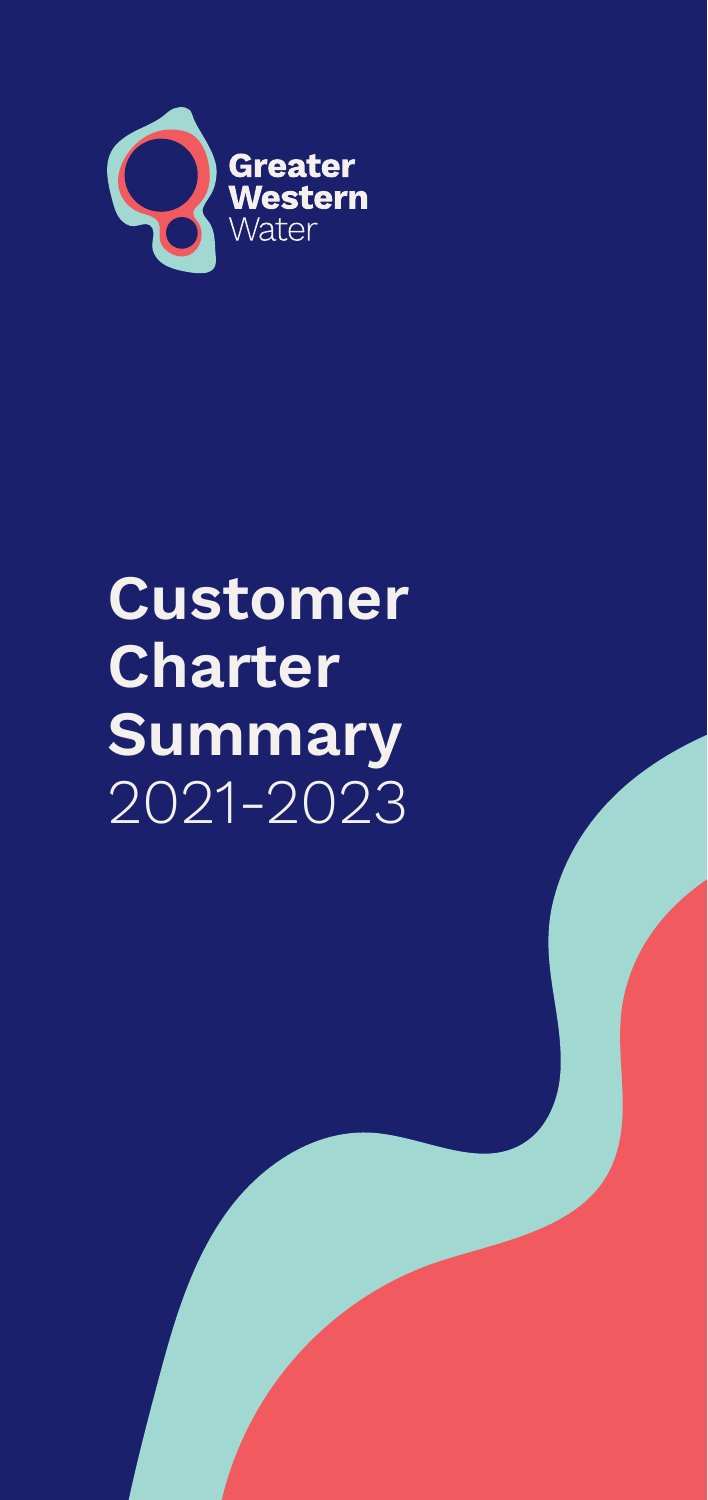### **A little bit**  about us

Greater Western Water is your water company. Every time you turn on your tap, flush your toilet or water your garden you're using our services.

On 1 July 2021, City West Water and Western Water joined to create Greater Western Water, a new water corporation for Melbourne's west.

Greater Western Water brings together the best of City West Water and Western Water to continue to meet the growing demands of our fastgrowing region and maintain the reliable, efficient, affordable water services that are so important to our community and you – our customers.

We provide water and sewerage services to more than 1,200,000 people living and working in Melbourne's CBD, inner and north west suburbs through the Melton and Sunbury growth corridors to Bacchus Marsh and the Macedon Ranges.

We source water from forested catchments and local sources to Melbourne's east and west and supply high quality drinking water directly to your property 24/7.

We work closely with our wholesale providers Melbourne Water and Southern Rural Water to ensure seamless service provision from catchment to tap.

We collect wastewater from your property through our sewerage network and safely treat this for reuse or release back into the environment.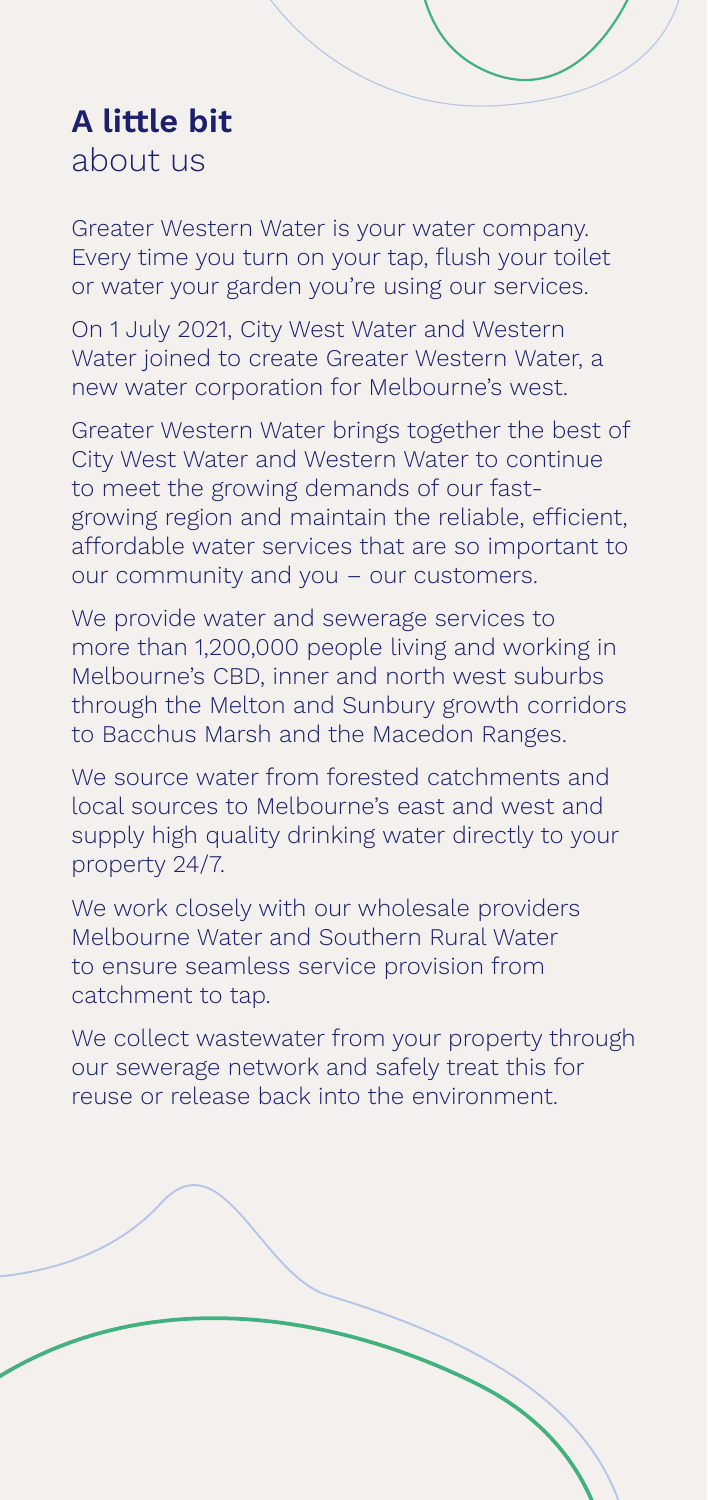### **Our commitment**  to you

This Customer Charter Summary outlines your rights and obligations based on the Customer Service Code issued by the Essential Services Commission (ESC). The ESC is the economic regulator of the Victorian water industry and their responsibility is to protect the interests of water and sewerage customers.

#### **Want more information?**

You can access and read our residential, business and trade waste charters at **[gww.com.au](http://www.gww.com.au)**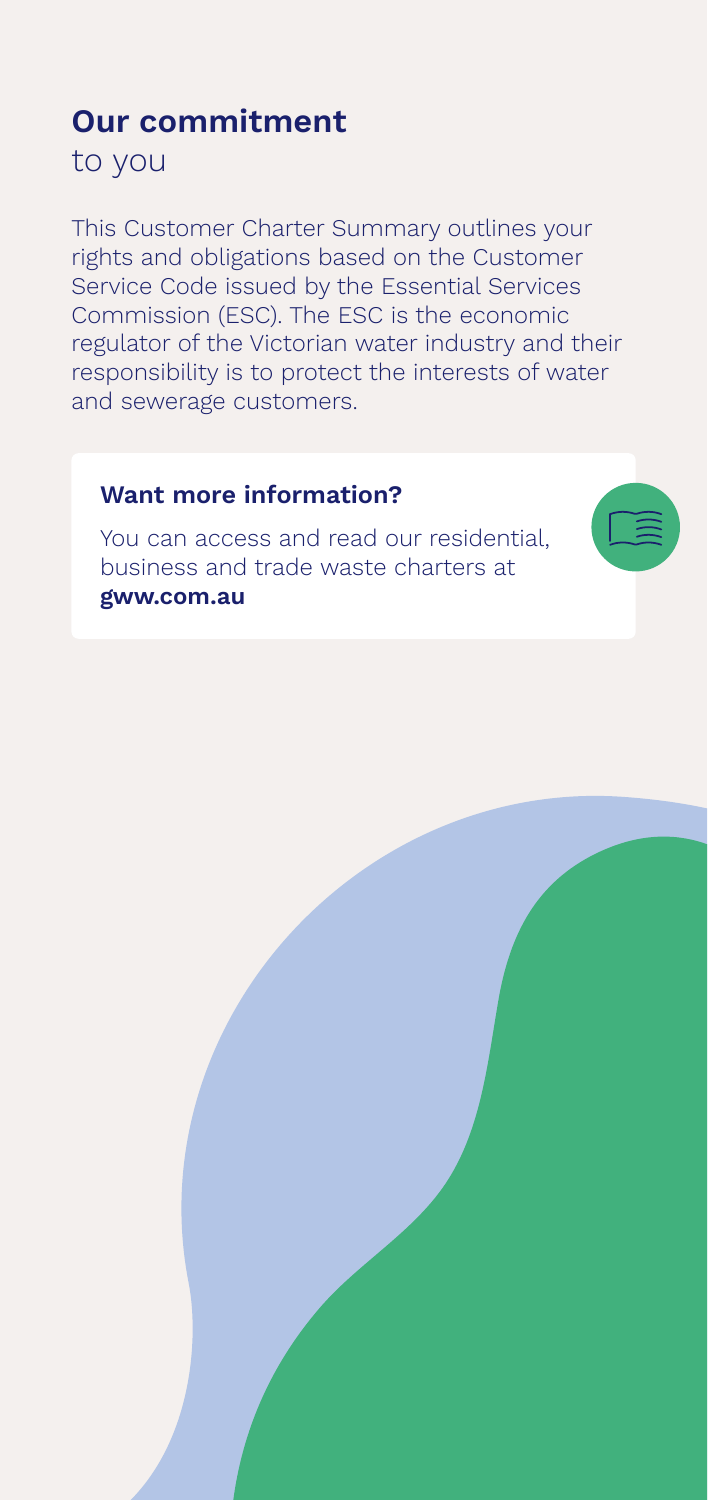### **Our promise to you:**  our key service standards



We aim to supply our customers with uninterrupted water and sewerage services but service interruptions can happen. Sometimes these interruptions are due to planned works to improve our services. Other times it can be unplanned due to a water burst or damaged pipes.

To help ensure you experience acceptable levels of service reliability, there is a set of Essential Services Commission (ESC) approved service standards that we strive to meet or beat.

While we work to align services across the Greater Western Water area, we will have two sets of service standards and rebates depending on the location of your property.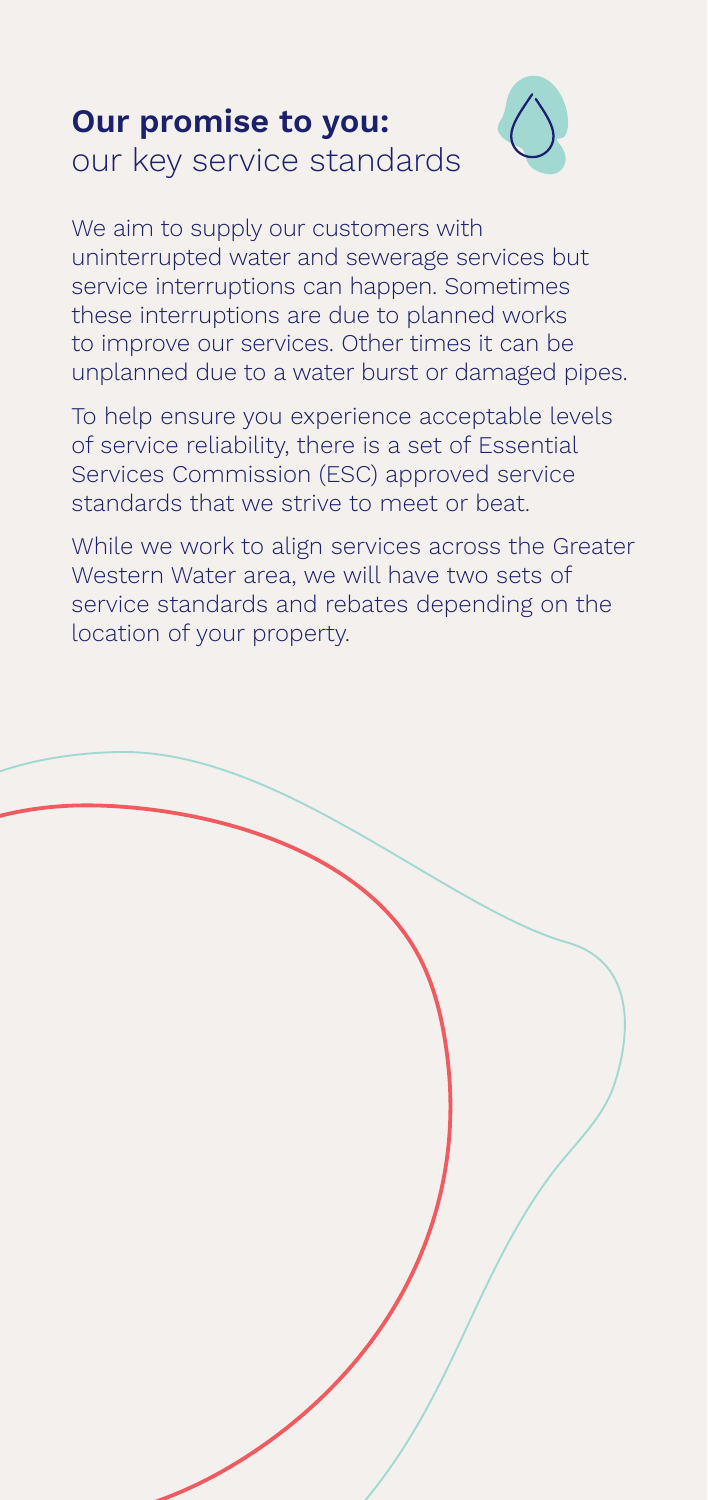### **Service interruptions**

We understand that interruptions to your water and sewerage services can be an inconvenience.

If you are a residential customer and you experience service levels less than the guaranteed service level (GSL) thresholds, a rebate will be automatically applied to your next bill.

For example, if you experience more than 3 sewer blockages within any 12 month period, we will apply an automatic rebate of \$100 to your next bill.

Visit **[gww.com.au](http://www.gww.com.au)** to see our approved service standards and guaranteed service levels for water and sewer in your region.



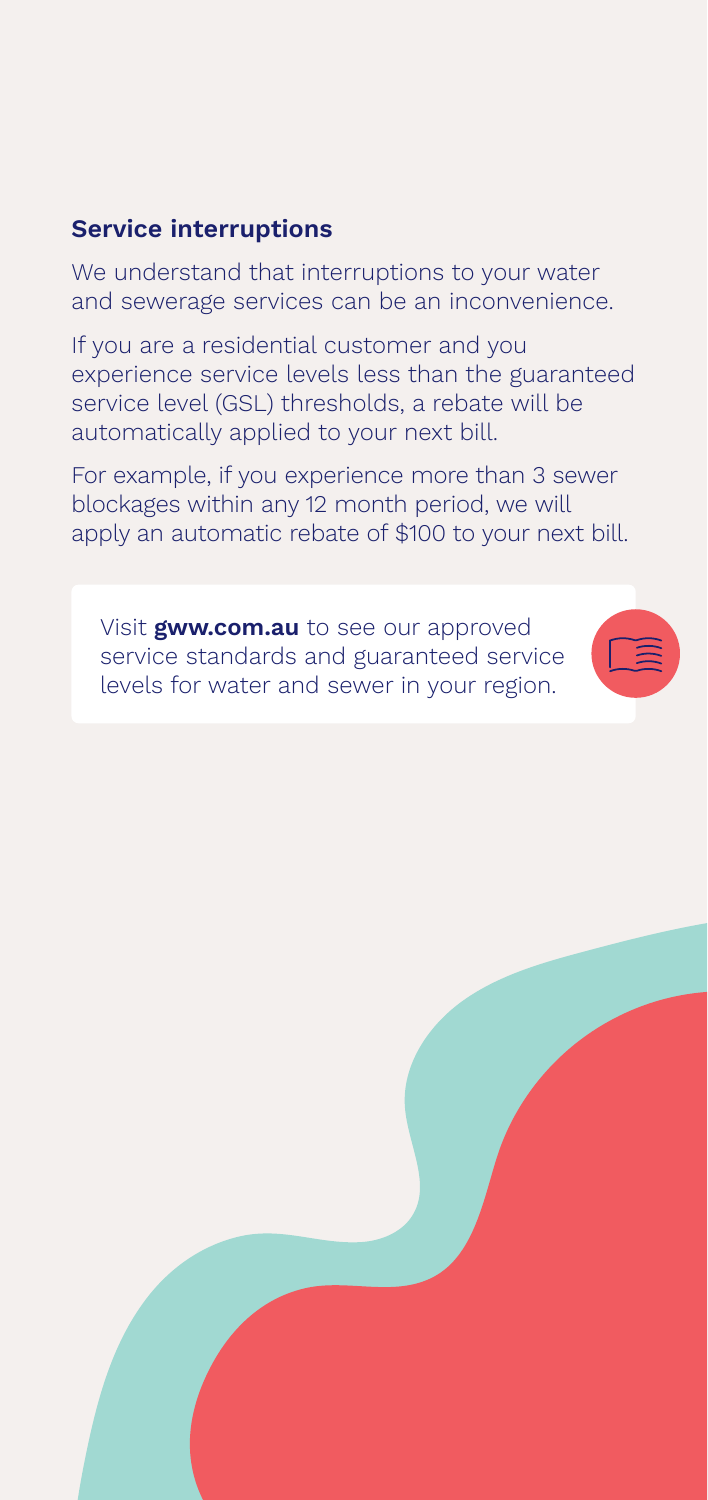### **Concessions and other ways**

we can help

If you hold a pension, eligible veterans or health care card you may be entitled to a concession on your bill.

Go to **[gww.com.au](http://www.gww.com.au)** or call **13 44 99** to find out about concessions and how to apply.



We can help:

- customers who speak a language other than English – (03) 9313 8989
- customers who are hearing or speech impaired – 13 36 77
- customers who are sight impaired Call 13 44 99 if you require a copy of our customer charter in large print.

### **Customers with special needs**

If you or a member of your household relies on some form of life support device (e.g. dialysis machine) or have other special needs that require a continuous supply of water, you can register as a special needs customer and we can put in place some measures to help you.

### **Responding to hardship and family violence**

We understand that from time to time some of our customers will experience financial hardship or may be affected by family violence.

We're committed to helping you through these difficult times. Our comprehensive financial hardship and family violence policies outline how we can best work with you if you're experiencing difficulty in paying your bill, or have additional needs for managing your account.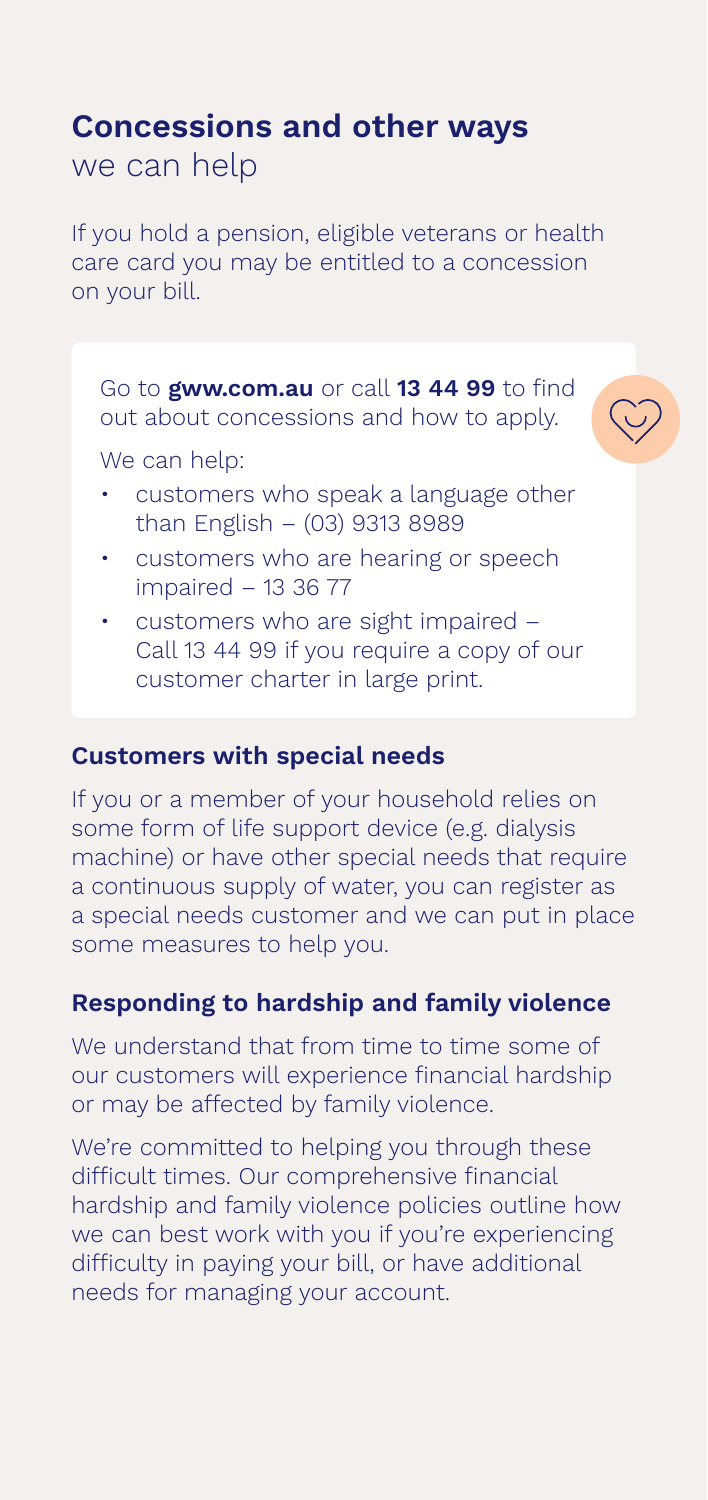### **Our charges**

We have two types of charges:

- **Variable** A charge based on the amount of water you use. Your water meter tells us how much water you've used, in litres. This charge is paid by the occupier of the residential premises. Some customers will also be charged wastewater disposal.
- **Fixed** A set amount regardless of your water use or wastewater disposal. Fixed charges contribute to the cost of running and maintaining our extensive water, sewer and Class A recycled water network which supports the services in your property.

#### **Owner-occupiers may be charged for:**

- drinking water, recycled water usage, and disposal of wastewater – variable amount depending on volume.
- connecting to the drinking water, recycled water and wastewater disposal networks – fixed amount per bill for each connected service.
- Waterways and Drainage Charge, which we bill on behalf of Melbourne Water – fixed amount per bill.
- Parks Charge, which we bill on behalf of Parks Victoria – fixed amount per annum, billed in the first quarter of each financial year. Some customers (in the Sunbury area) may receive this bill from Yarra Valley Water.

The Parks Charge helps maintain and improve our beautiful parks and facilities such as our zoos, Royal Botanic Gardens and the Shrine of Remembrance



### **If you rent, you will only be charged for:**

- drinking water usage (and recycled water, where available)
- wastewater disposal (if you live in the area previously serviced by City West Water).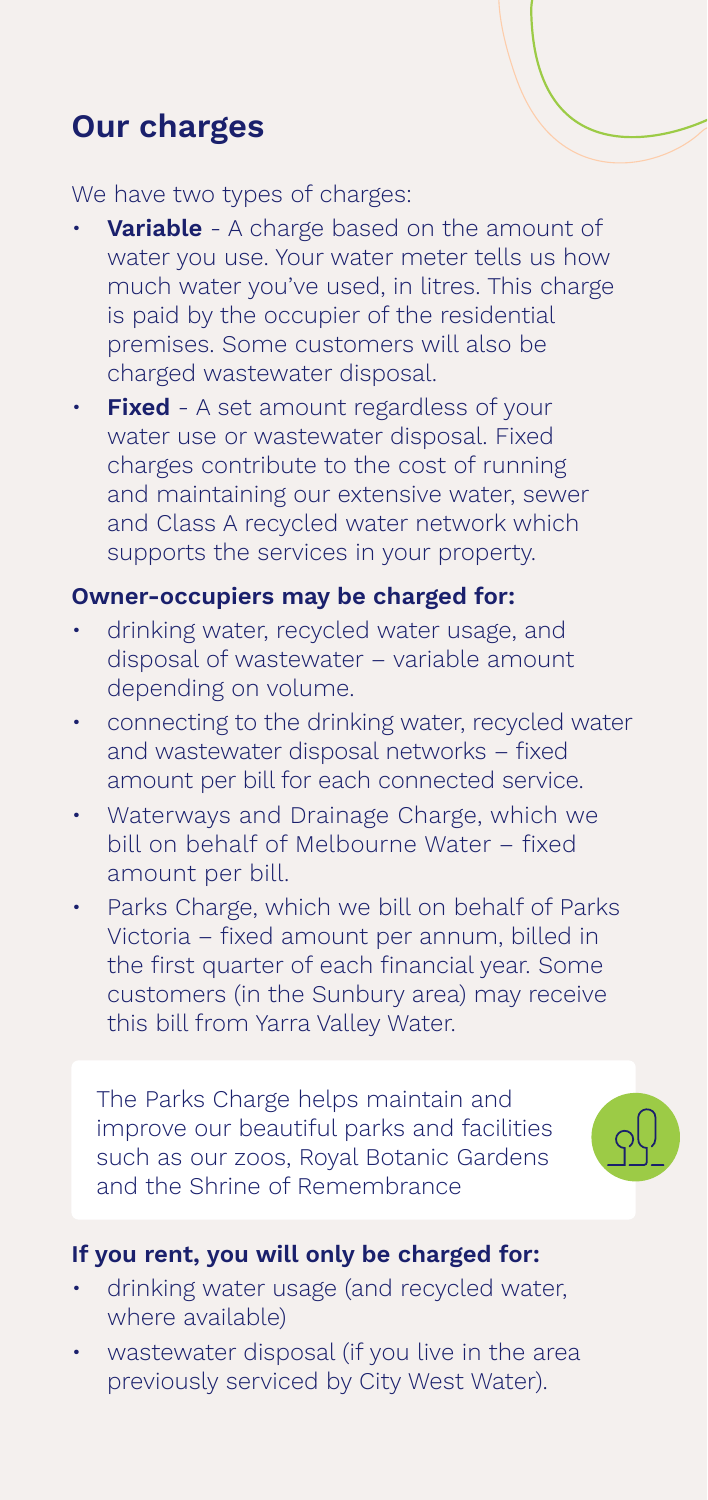### **When will you**  receive your bill?



We send out bills on a quarterly or triannual basis depending on the location of property. We'll send out a paper bill, but we're even happier to send your bill electronically.

We'll also send a bill to your agent or any person authorised to act on your behalf, if you have submitted a request for us to do so.

#### **For real estate agents**

A 'List Statement', from which a single payment for at least five properties or individual accounts can be made, may be available upon request to eligible customers or agents of multiple properties in a single billing district.

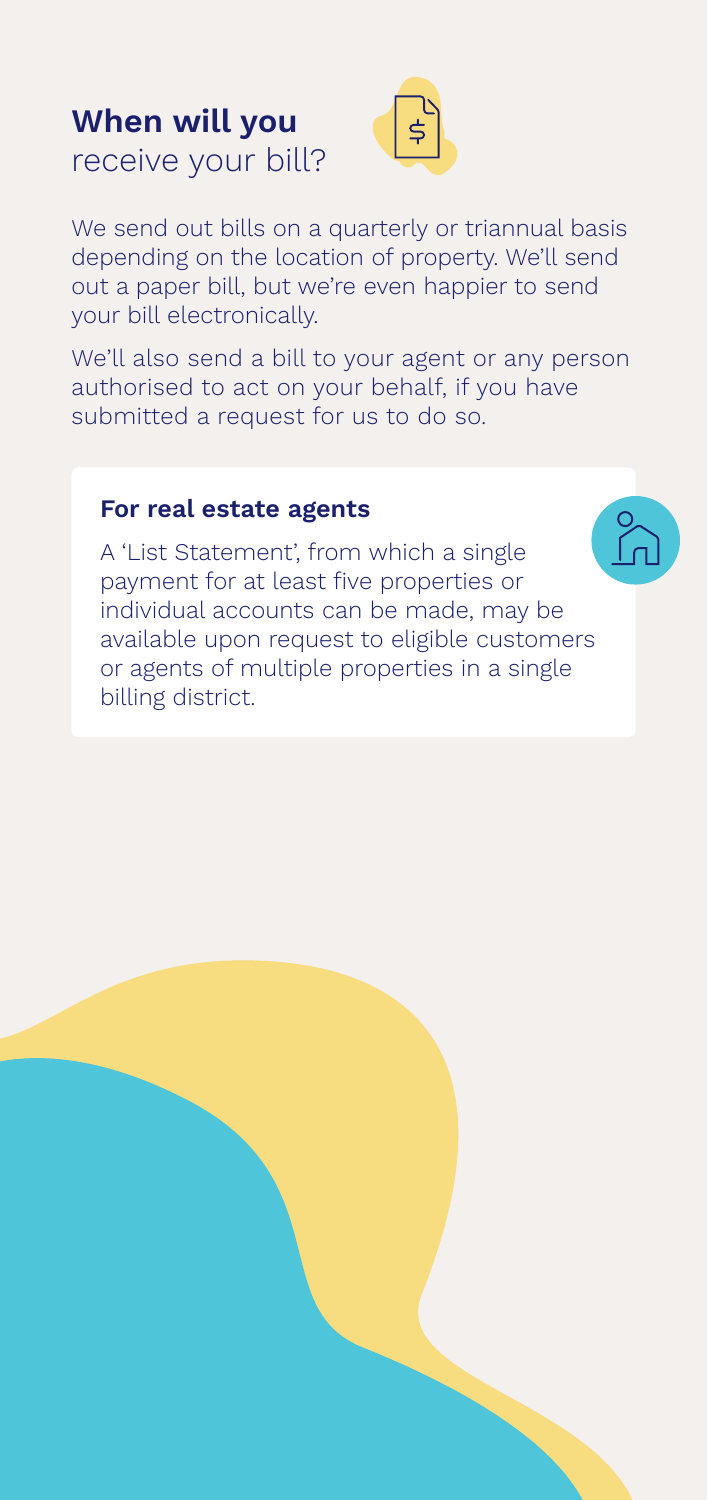### **How to**  pay your bill



**Easy payment plan:** pay by regular instalments to reduce the impact of a larger bill. Call 13 44 99 to arrange your payment plan.



**Direct debit:** enjoy the flexibility of choosing from regular payments or when the bill is due.





**BPayView:** get an email notification when your bill is ready for viewing online for customers in the area previously serviced by City West Water.

**Centrepay:** if you receive any type  $\oslash$ of Centrelink payment get an agreed instalment amount automatically deducted from your Centrelink payment.



**Credit card:** pay up to \$10,000 by Visa and MasterCard over the phone or online.

**By mail:** to pay by cheque, go to **[gww.com.au](http://www.gww.com.au)** for billing address information.



**Post Billpay:** pay in person at any post office, online at **[postbillpay.com.au](http://postbillpay.com.au)** or by calling **13 18 16**.



**In advance:** as agreed with Greater Western Water.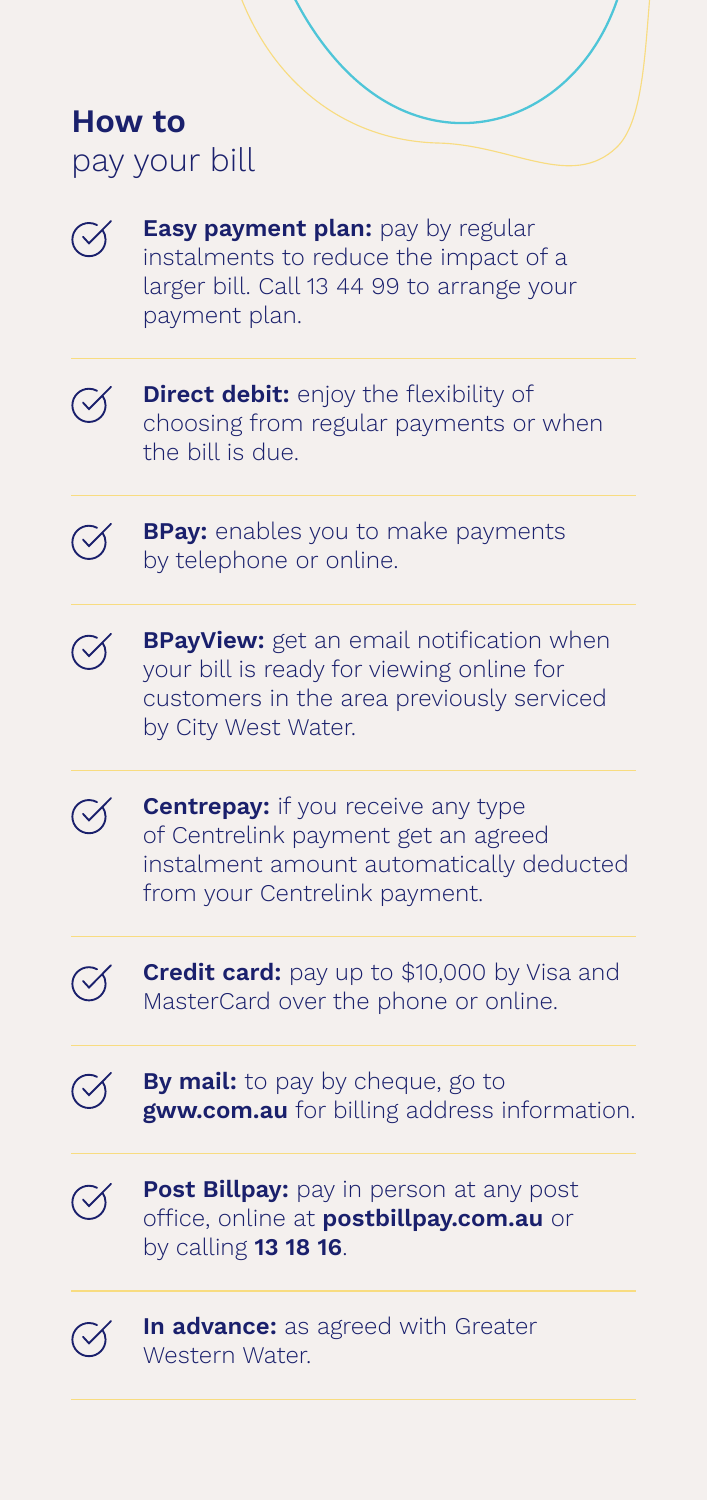### **Maintenance and access**



to your property

Greater Western Water is usually responsible for maintaining:

- the water meter and the property service pipe leading in to your water meter – this is the pipe that leads to your water meter from the street
- the sewer connection leading from your boundary trap (close to property boundary) into our sewer main.

The property owner is usually responsible for maintaining:

- the pipes beyond the water meter leading into their property
- all wastewater plumbing and fixtures up to the point where these pipes connect to our sewer.

#### **How you can help**

- Ensure access at all times to fittings including meters, inspection openings and access points, e.g. manholes.
- Gain our consent before altering any pipes (water or wastewater) connected to our network.
- If you are unsure about responsibility for maintenance at your property, give us a call.

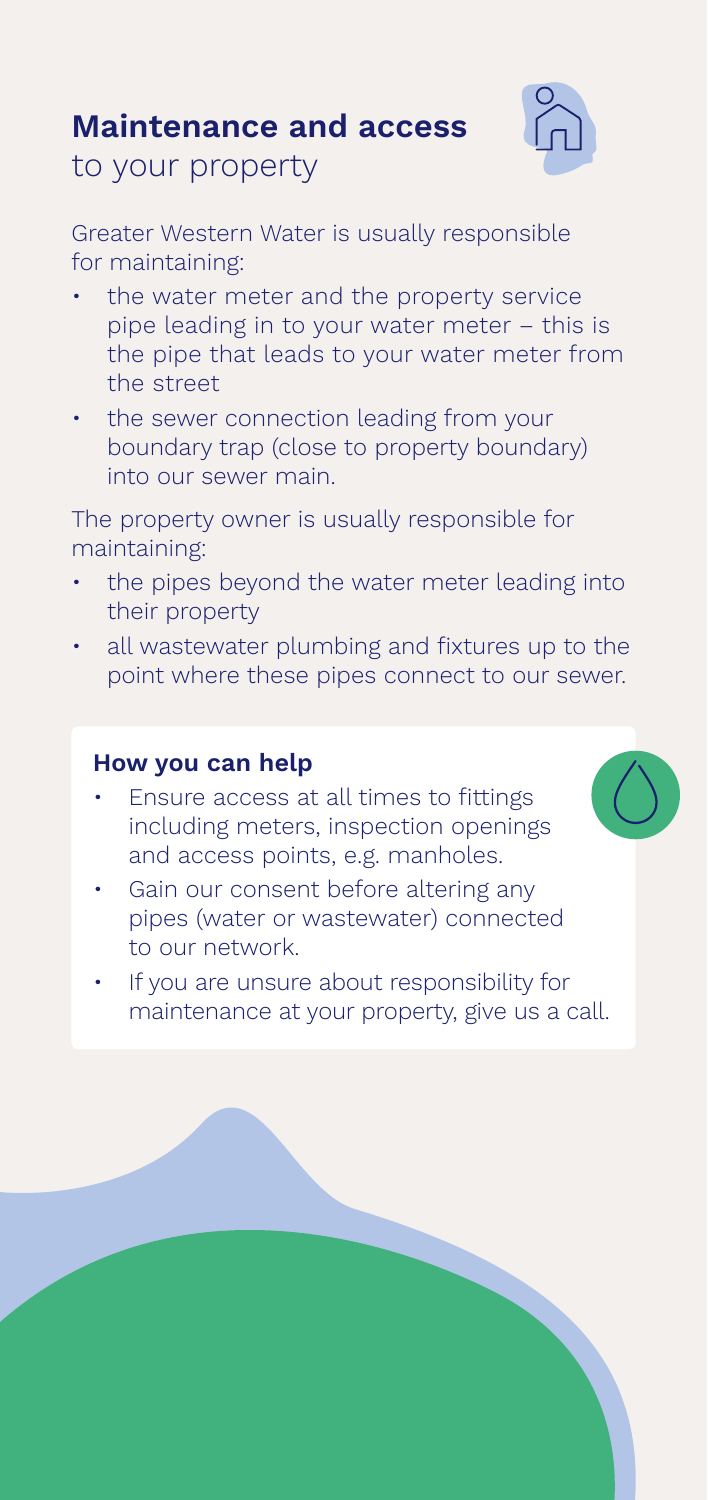## **Enquiry and handling**

complaints



We are committed to providing the best services possible. Share your feedback, questions or complaints so we can continue to improve our services.

| <b>Phone</b> | 13 44 99<br>(Monday to Friday, 8.30am to 5pm)                      |
|--------------|--------------------------------------------------------------------|
| Email        | contact@gww.com.au                                                 |
| Mail         | Greater Western Water<br>Locked Bag 350<br>Sunshine, Victoria 3020 |
| Web          | gww.com.au                                                         |

Complaints regarding our water, recycled water, sewerage or billing services and facilities can also be made through the Energy and Water Ombudsman of Victoria (EWOV), a not-for-profit, independent and impartial dispute resolution service.

Before you complain to EWOV, you must give us a reasonable opportunity to resolve the dispute. If you've tried but you can't sort the problem out, EWOV can help you and us reach a resolution.

Some enquiries and complaints will be referred to us by EWOV.

### **Your privacy**

We value your privacy and understand the responsibilities that come with being custodians of your personal information.

You can read our comprehensive privacy statement on the our website. It covers the collection of personal information, information use and disclosure, data collection and your access to or correction of your personal information which we hold.